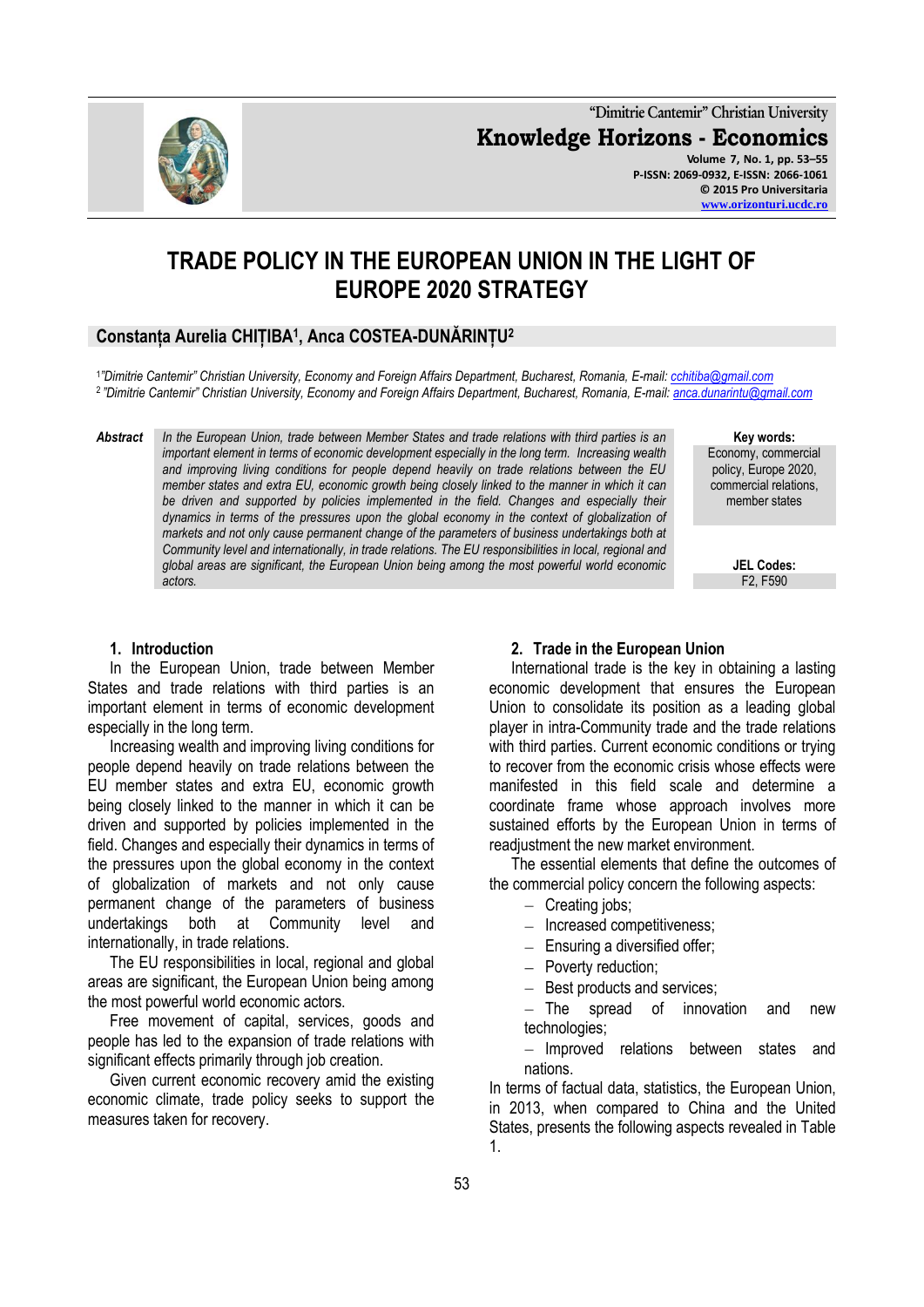| Table 1. Global Trade of Goods (billion EUR) |
|----------------------------------------------|
|----------------------------------------------|

|                      | Exports | Imports | World Trade<br>(%) |  |
|----------------------|---------|---------|--------------------|--|
| <b>EU 28</b>         |         |         |                    |  |
|                      | 1738    | 1682.6  | 15                 |  |
| <b>United States</b> |         |         |                    |  |
|                      | 1189.4  | 1753.7  | 12.9               |  |
| China                |         |         |                    |  |
|                      | 1663.3  | 1468.3  | 13.7               |  |

(*Source:* European Commission, Directorate General for Trade, Statistics)

Regarding the structure of exports and imports, graphs 1 and 2 highlight the fact that European Union recorded the highest exports for machinery and transport equipment, the most significant share in imports being represented by Mineral Fuels, lubricants and related materials.

# *Graph 1.* EU-28 exports of goods to extra EU-28 by sector, 2013 shares (%)



(*Source:* European Commission, Directorate General for Trade, Statistics)



## *Graph 2.* EU-28 imports of goods from extra EU-28 by sector, 2013 shares (%)

(*Source:* European Commission, Directorate General for Trade, Statistics)

## **3. European Trade Policy in Achieving Europe 2020 objectives**

Crossing the economic crisis and especially the spillover effects from the developed countries to developing countries involved major efforts by policy makers at European level, the implementation of measures related requiring sustained action in all fields, especially in the international trade.

Policies adopted at EU level with ramifications across member states aimed at sustained economic growth, in order to guarantee a more rapid recovery that manages to sustain the gaps recorded during the economic crisis.

In this sense, under Europe 2020, trade policy will have to contribute to the objectives, namely:

- 1. smart growth;
- 2. inclusive growth;
- 3. sustainable growth.

Enrollment in the sphere of growth and development imposed by Strategy 2020 objectives, we must consider first the impact of trade policy in order to achieve economic growth that ensures long-term development at economic, social and environmental level.

Following the purposes of *smart growth*, trade policy contributes in obtaining it by acquiring a competitive advantage in terms of innovative products with improved quality capable of sustaining the economic well-being and quality of life at the highest level, and removing obstacles for investments and trade of goods and services.

The European Commission has proposed a series of measures designed to ease the transition to such a model of growth through the following key points in the analysis of "Trade, Growth and World Affairs. Commercial policy - a key component of the EU 2020 strategy ":

- $\rightarrow$  opening markets for service providers (transport, telecommunications, financial), by removing barriers to trade, which recorded an increased scale compared to other sectors;
- $\rightarrow$  implementation of European policies in investments in order to align the requirements of investors within member states;
- $\rightarrow$  public procurement is an area where foreign markets are particularly closed for EU companies. EU efforts will be directed in this direction by removing barriers and discriminatory practices;
- $\rightarrow$  the proliferation of innovation and new technology arena are essential in trade policy- smart growth oriented with effects on consumers and on